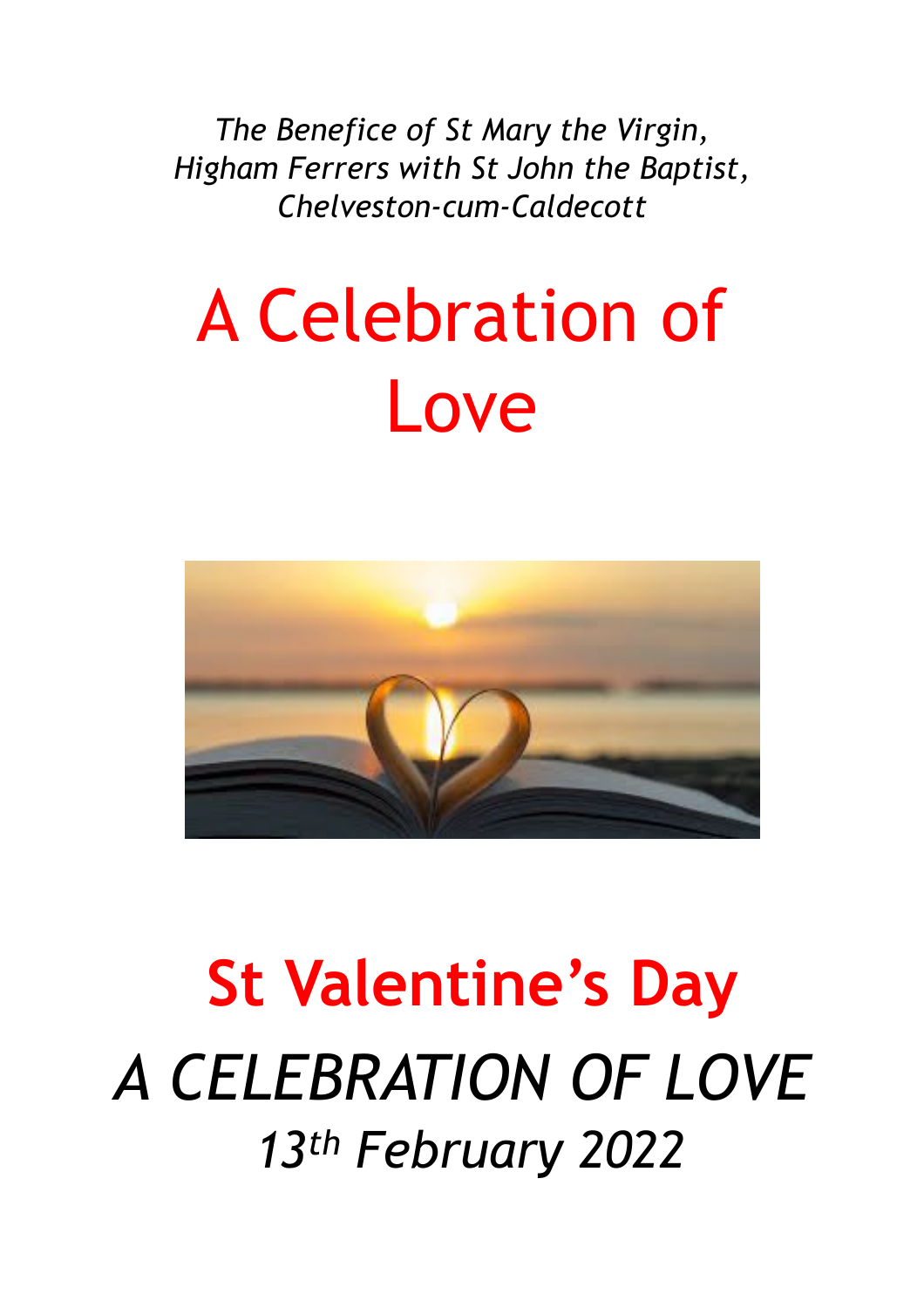## **W**elcome to this Online **S**ervice

All you need is love – as the famous song goes! The Christian Gospel demonstrates this prime importance of love and is, in essence, the story of love – God's love – the length, breadth, depth and height of which we cannot even begin to comprehend. We are often amazed by how love has the power to transform us, and so today it is a wonderful conjunction and overlaying to celebrate both human love a day before Valentine's Day with a focus on Saint Paul's words to the Corinthian Christians.

*Paul introduces the service*



#### *Hymn*

**Love divine, all loves excelling, joy of heaven, to earth come down, fix in us thy humble dwelling, all thy faithful mercies crown. Jesu, thou art all compassion, pure unbounded love thou art; visit us with thy salvation, enter every trembling heart.**

**Come, almighty to deliver, let us all thy grace receive;**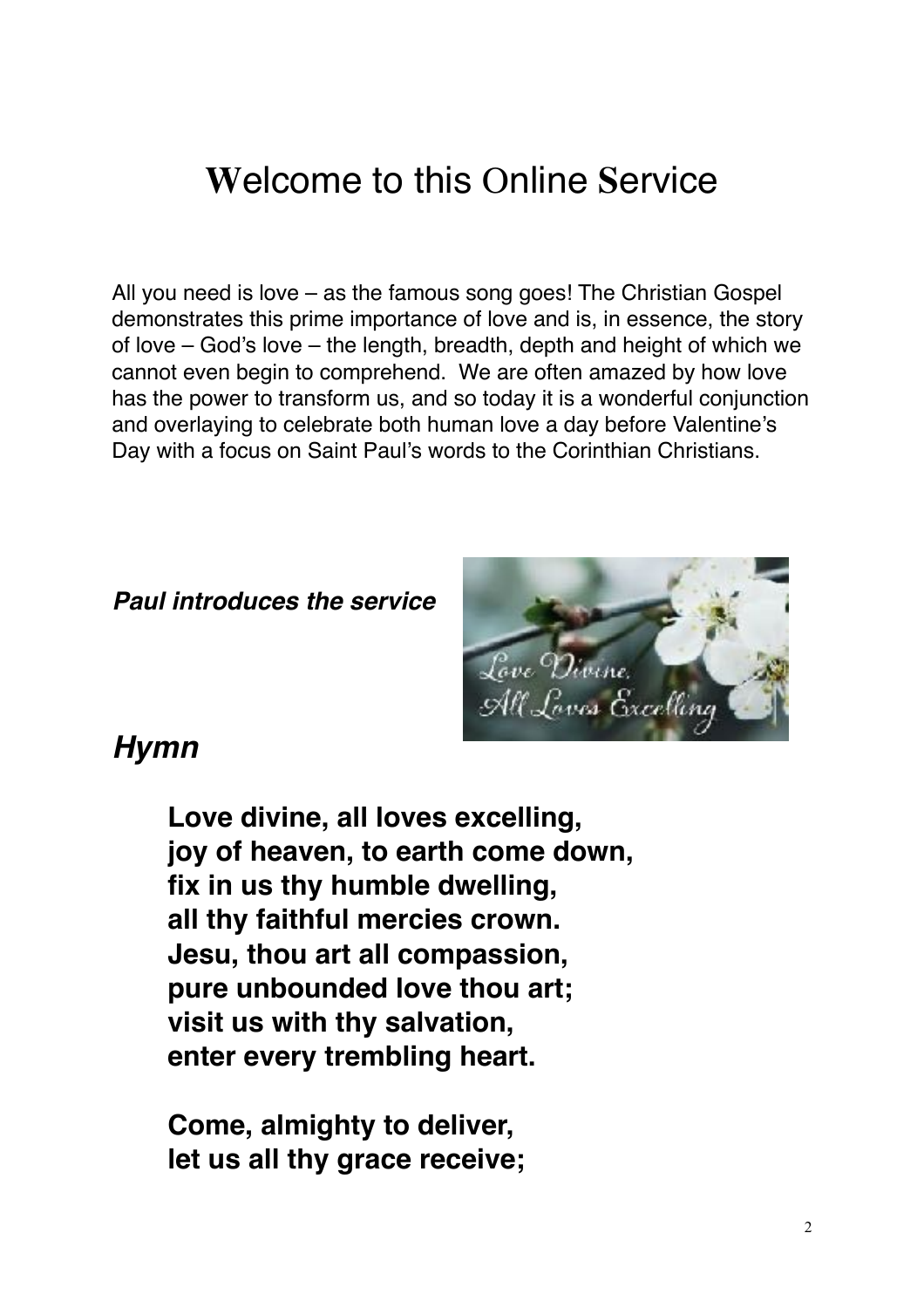**suddenly return, and never, never more thy temples leave. Thee we would be always blessing, serve thee as thy hosts above; pray, and praise thee, without ceasing, glory in thy perfect love.**

**Finish then thy new creation: pure and spotless let us be; let us see thy great salvation perfectly restored in thee; Changed from glory into glory till in heaven we take our place, till we cast our crowns before thee, lost in wonder, love, and praise.**

*Words: Charles Wesley (1707-1788) Music: BLAENWERN William Rowlands (1860-1937)*

#### *The Greeting – Michelle & Chris*

God is love, and those who live in love live in God and God lives in them.

We meet in the name of the One who is love: Lover, Beloved and Love. **Amen**.

The Lord of love be with you **And also with you.**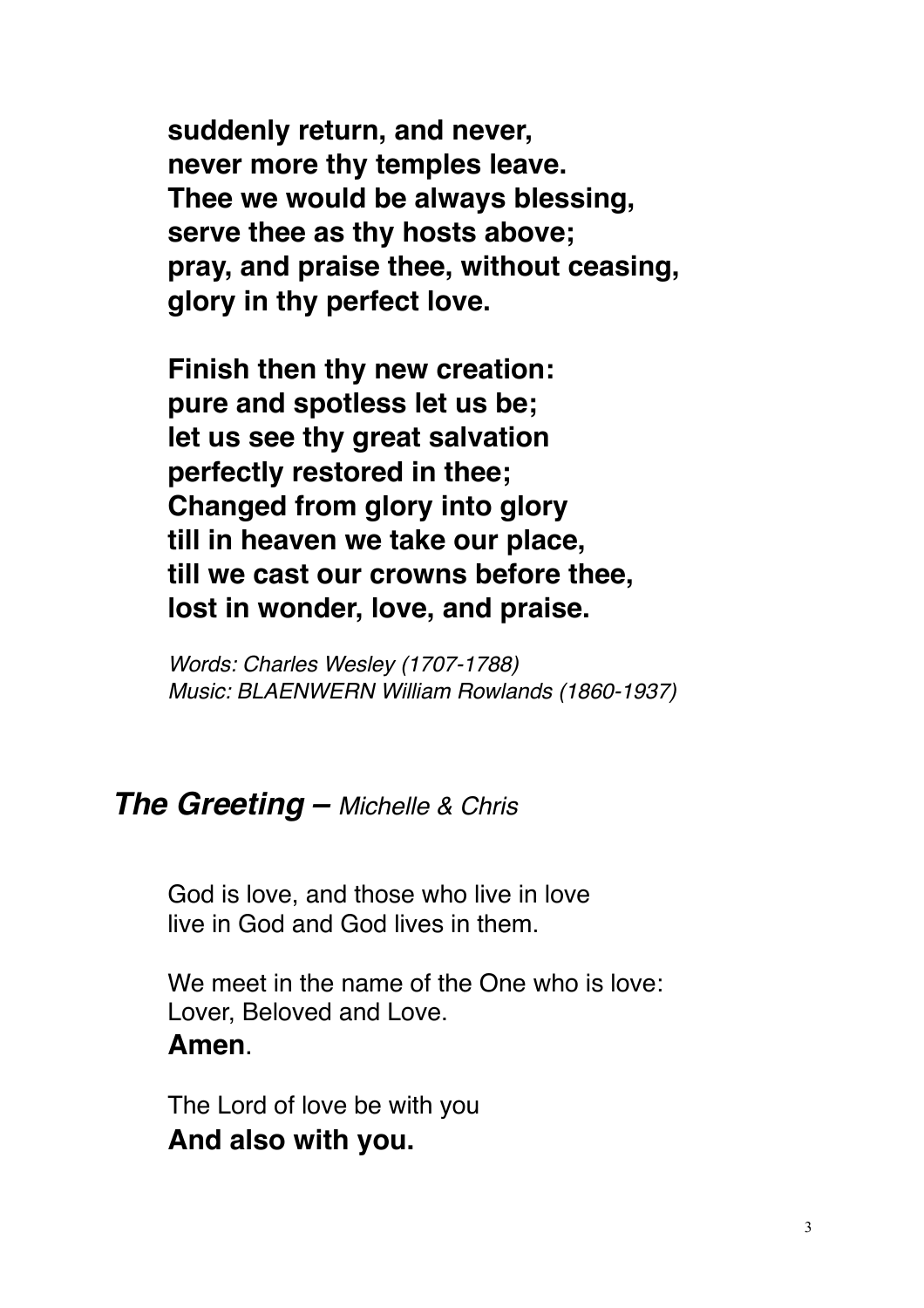

## *Prayer for the day– we pray together:*

**God of wonder and joy: grace comes from you, and you alone are the source of life and love. Send your Holy Spirit and pour into our hearts that most excellent gift of love, that we may worship you now with thankful hearts and serve you always with willing minds; through Jesus Christ our Lord. Amen.**

## *Bible Reading*

1 Corinthians 13 - *read by Richard White*



If I speak in the tongues of men and of angels, but have not love, I am a noisy gong or a clanging cymbal. And if I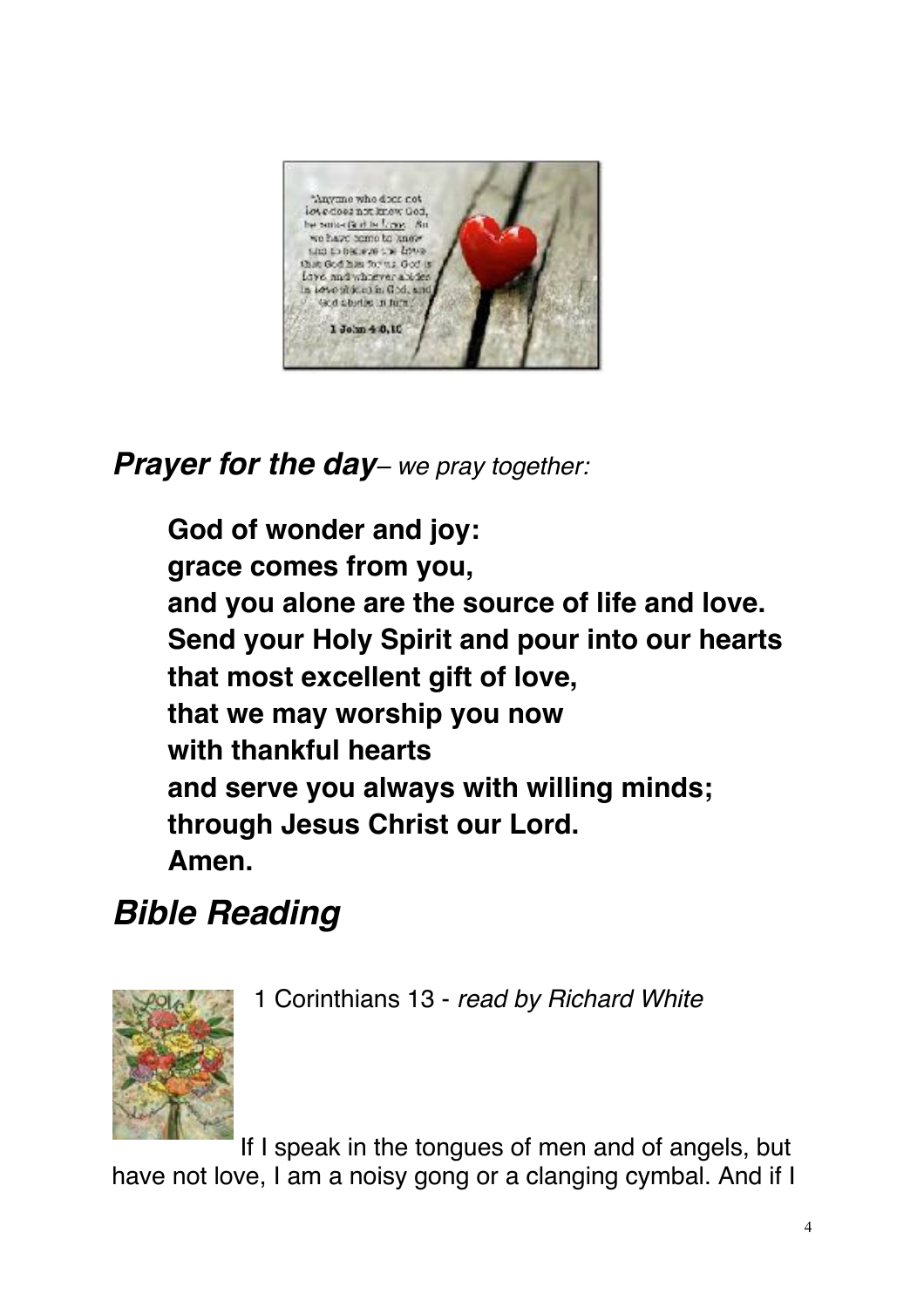have prophetic powers, and understand all mysteries and all knowledge, and if I have all faith so as to remove mountains, but have not love, I am nothing. If I give away all I have, and if I deliver up my body to be burned but have not love, I gain nothing.

Love is patient and kind, love does not envy or boast. It is not arrogant or rude, it does not insist on its own way, it is not irritable or resentful. It does not rejoice at wrongdoing but rejoices with the truth. Love bears all things, believes all things, hopes all things, endures all things.

Love never ends. As for prophecies, they will pass away; as for tongues, they will cease; as for knowledge, it will pass away. For we know in part, and we prophesy in part, but when the perfect comes, the partial will pass away. When I was a child, I spoke like a child, I thought like a child, I reasoned like a child. When I became a man, I gave up childish ways. For now we see in a mirror dimly, but then, face to face. Now I know in part, then I shall know fully, even as I have been fully known. So now, faith, hope, and love abide, these three. But the greatest of these is love.



#### *Hymn – Gracious Spirit, Holy Ghost*

Gracious Spirit, Holy Ghost, taught by thee, we covet most of thy gifts at Pentecost, holy, heavenly love.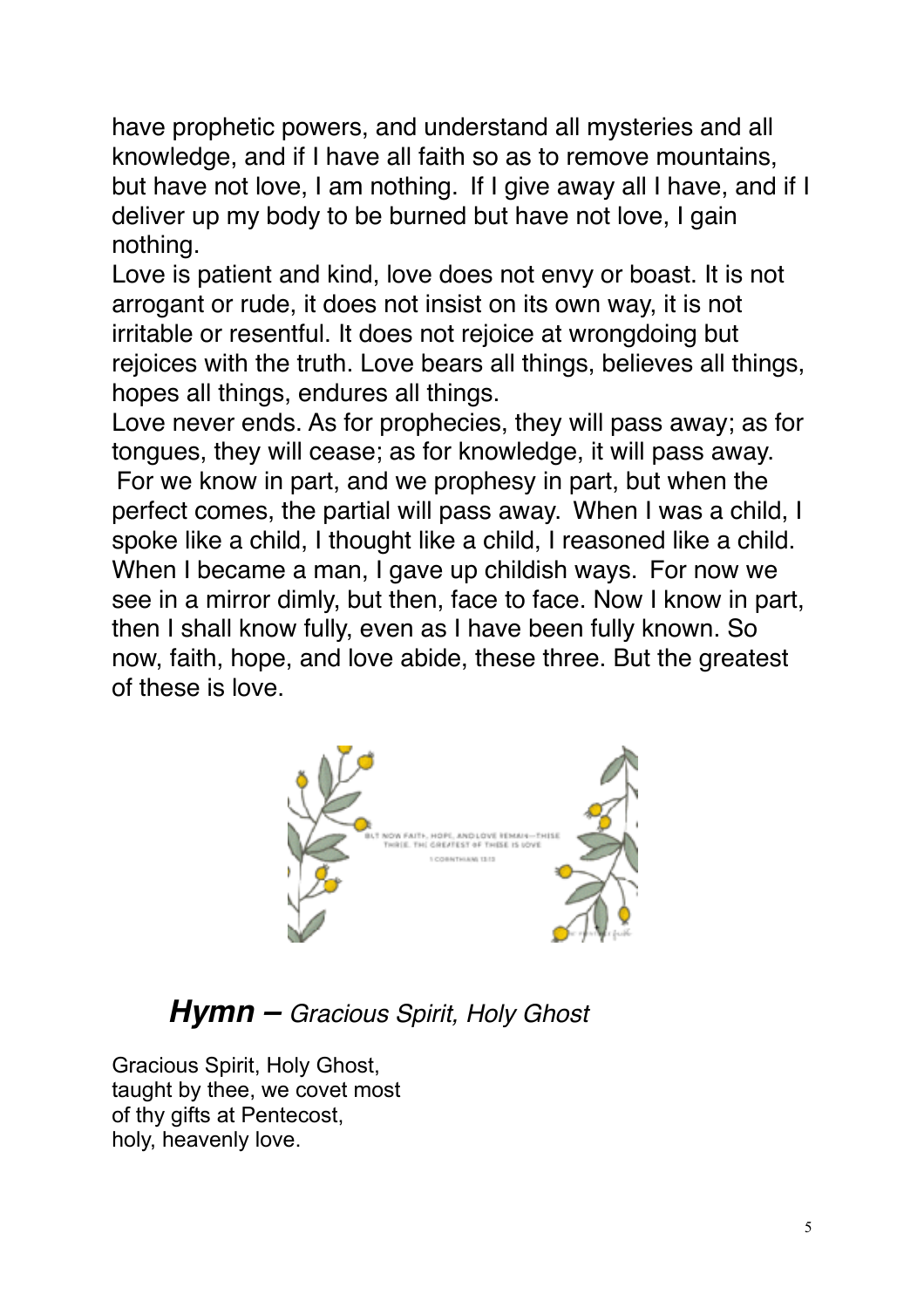Love is kind, and suffers long, love is meek, and thinks no wrong, love than death itself more strong; therefore give us love.

Prophecy will fade away, melting in the light of day; love will ever with us stay; therefore give us love.

Faith will vanish into sight; hope be emptied in delight; love in heaven will shine more bright; therefore give us love.

Faith and hope and love we see joining hand in hand agree; but the greatest of the three, and the best, is love.

From the overshadowing of thy gold and silver wing shed on us, who to thee sing, holy, heavenly love.

*Christopher Wordsworth (1807 – 1885)*

#### *Reflection – Paul*

#### *Hymn – O love that wilt not let me go*

Oh love that will not let me go I rest my weary soul in thee I give thee back the life I owe That in thine ocean depths its flow May richer, fuller be

Oh light that followest all my way I yield my flickering torch to thee My heart restores its borrowed ray That in thy sunshine's blaze its day May brighter, fairer be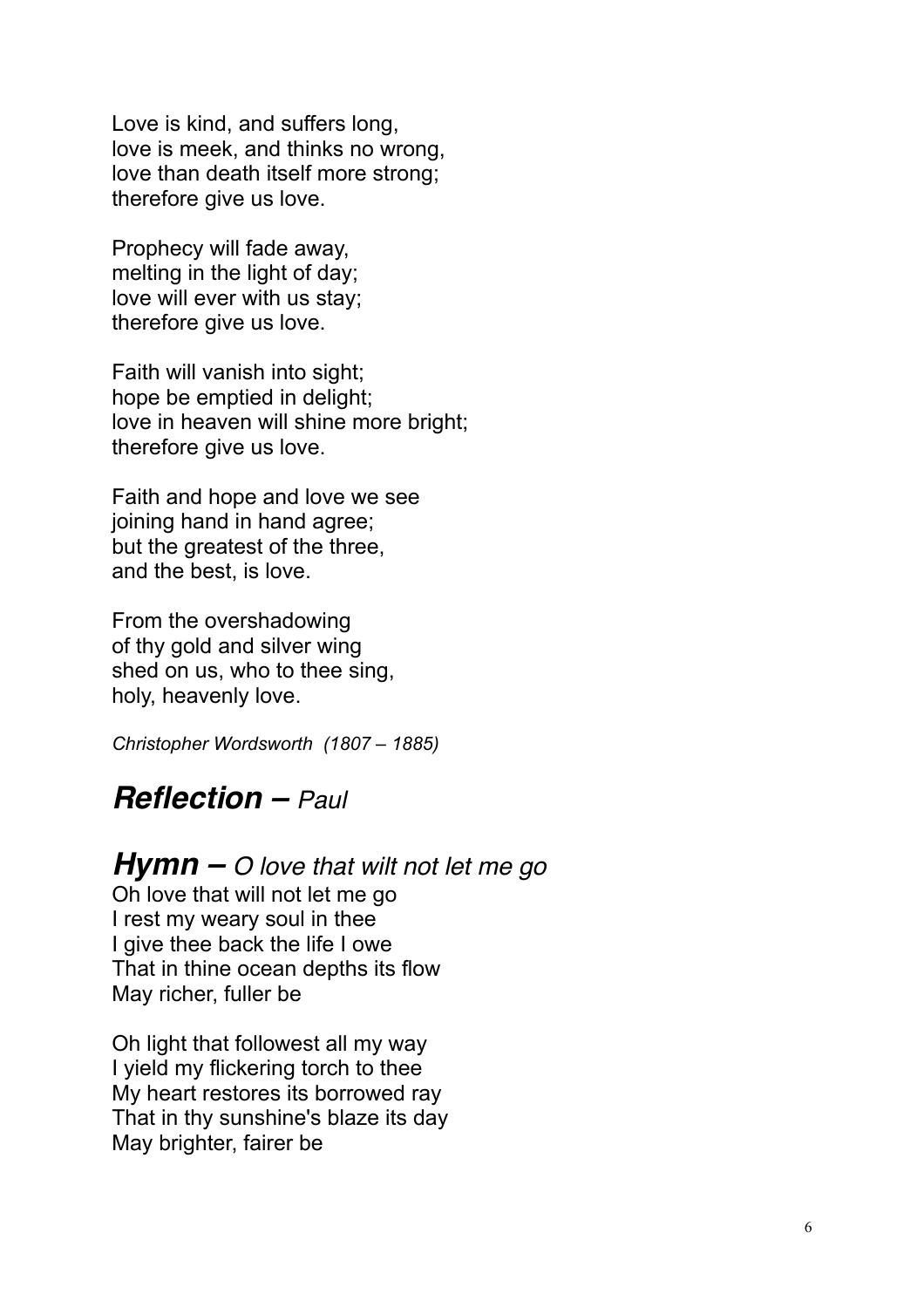Oh joy that seekest me through pain I cannot close my heart to thee I trace the rainbow through the rain And feel the promise is not vain That morn shall tearless be

O cross that liftest up my head I dare not ask to fly from thee I lay in dust's life's glory dead And from the ground there blossoms red Life that shall endless be

*George Matheson (1882)*

#### *Prayers - led by Lynda*

Let us pray to our God, who loves us beyond all telling.

God of unquenchable and unending love, creator and redeemer, from whom comes every good and perfect gift, fill us with the riches of your grace and breathe into our lives the strength of your holy and life- giving Spirit.

Send upon your Church the gift of love that puts no limit to its faith and forbearance. Sow in our lives the joy that comes from sharing and grows with giving.



Let peace and faithfulness abound in your world.

Give all your people patience when times are hard

and persistence with our hopes and dreams.

May kindness, born of a gracious heart,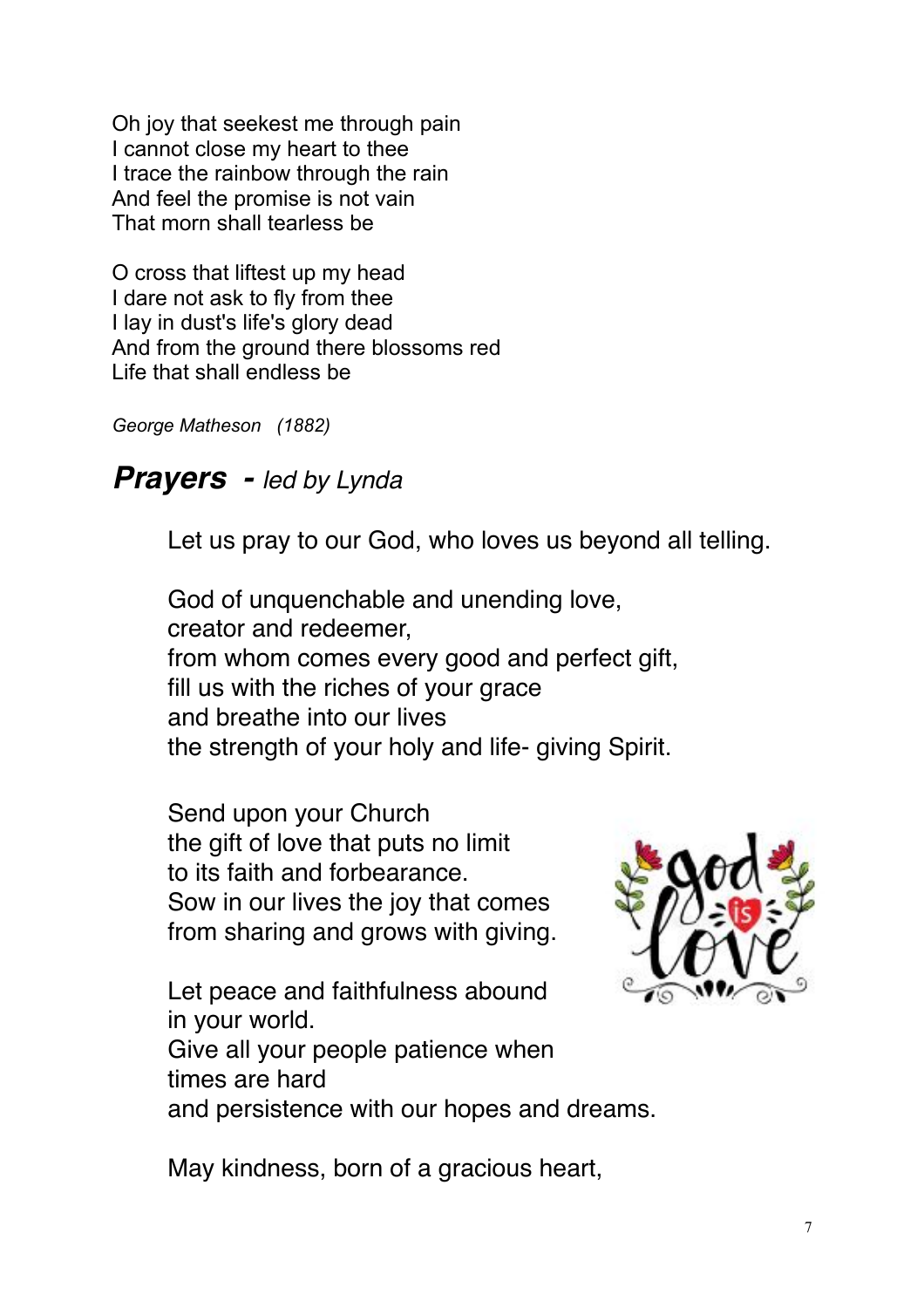be shown to others in a generous spirit. Let goodness flower with forgiveness and be the fruit of our shared life.

In gentleness let us be tender with each other's dreams and healing of each other's wounds. May we care for one another in need and have compassion on those who suffer.

May we know you as the God of mercy and grace who leads us through all our days in love and peace, and calls us home to the place you have prepared for us, your kingdom of love, joy and peace.

God of love, we ask these prayers for ourselves, for those we love, and for those we find hard to love. May the love of your Son inspire us and your Spirit pour peace into our hearts, for your love's sake. **Amen.**

We bring all our prayers together in the Lord's Prayer as we pray:

**Our Father, who art in heaven, hallowed be thy name; thy kingdom come; thy will be done; on earth as it is in heaven. Give us this day our daily bread. And forgive us our trespasses, as we forgive those who trespass against us. And lead us not into temptation;**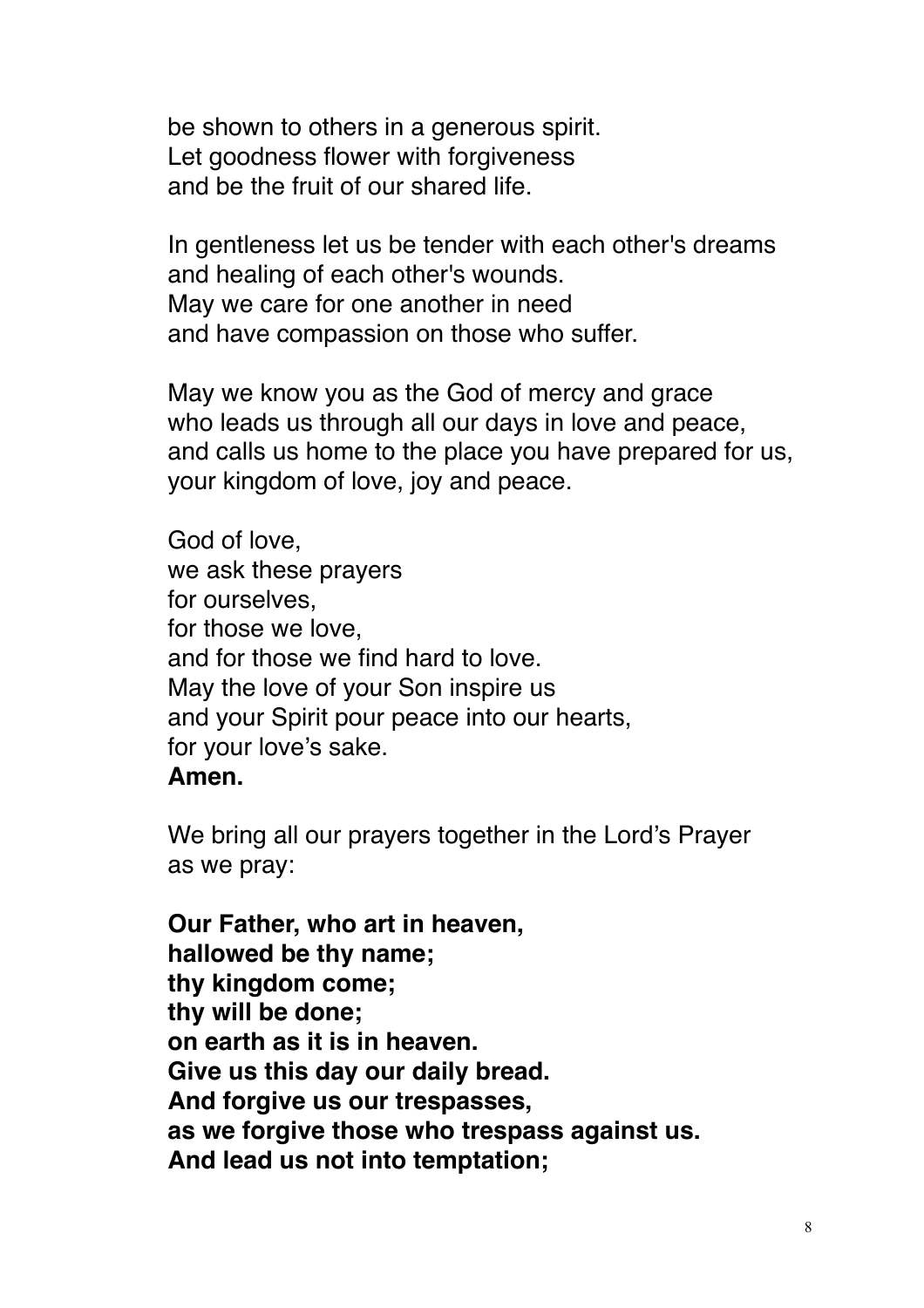**but deliver us from evil. For thine is the kingdom, the power and the glory, for ever and ever. Amen.**

#### *Hymn* **Love is His word**

Love is his word, love is his way, feasting with men, fasting alone, living and dying, rising again, Love, only love, is his way.

> *Richer than gold is the love of my Lord: better than splendour and wealth.*

Love is his way, love is his mark, sharing his last Passover feast, Christ at his table, host to the twelve. Love, only love, is his mark.

> *Richer than gold is the love of my Lord: better than splendour and wealth.*

Love is his mark, love is his sign, bread for our strength, wine for our joy, "This is my body, this is my blood", Love, only love, is his sign.

> *Richer than gold is the love of my Lord: better than splendour and wealth.*

Love is his sign, love is his news, "Do this," he said, "lest you forget all my deep sorrow, all my dear blood." Love, only love, is his news.

> *Richer than gold is the love of my Lord: better than splendour and wealth.*

Love is his news, love is his name, we are his own, chosen and called,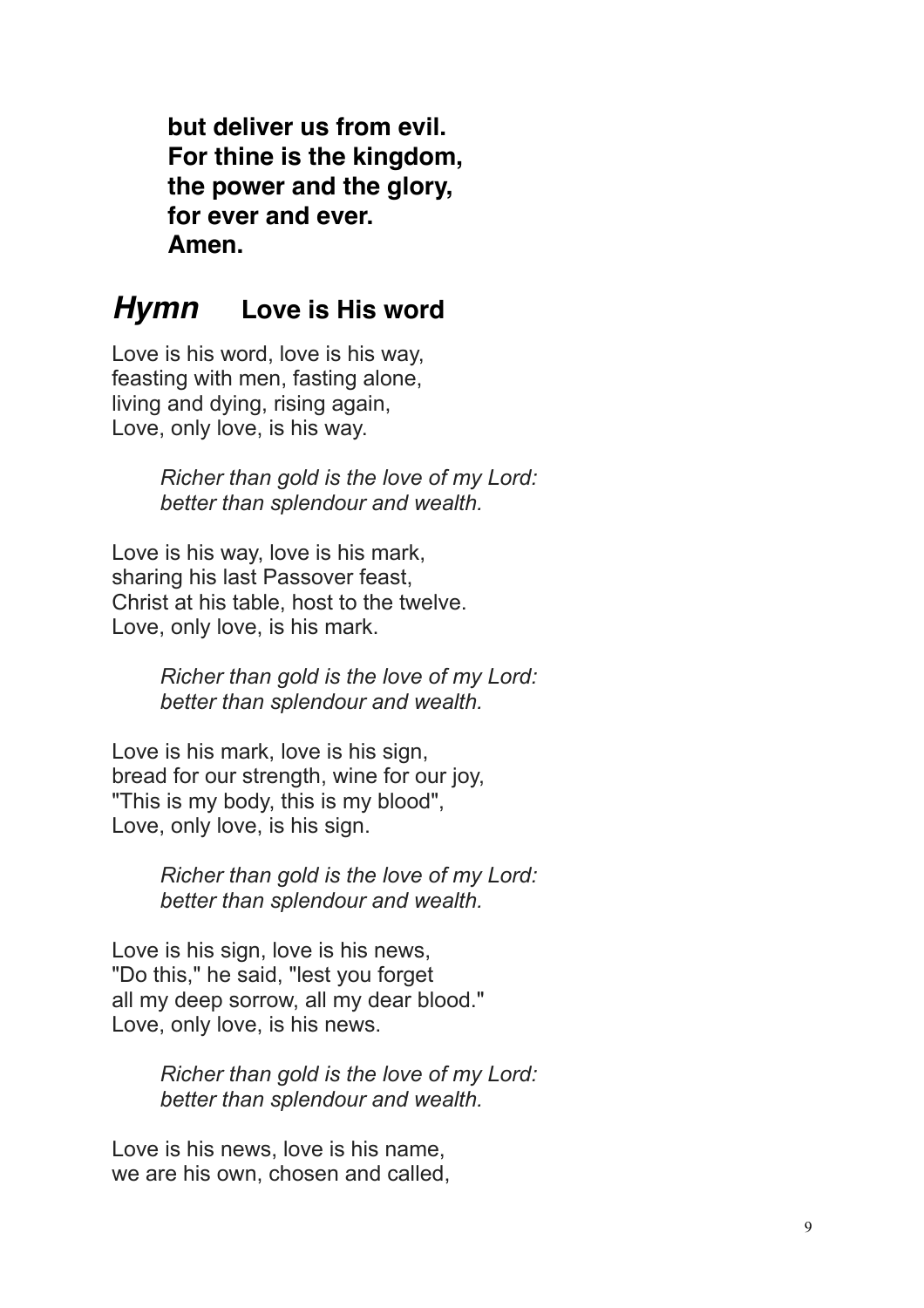family, brethren, cousins and kin. Love, only love, is his name.

> *Richer than gold is the love of my Lord: better than splendour and wealth.*

Love is his name, love is his law. Hear his command, all who are his: "Love one another, I have loved you." Love, only love, is his law.

> *Richer than gold is the love of my Lord: better than splendour and wealth.*

Love is his law, love is his word: love of the Lord, Father and Word, love of the Spirit, God ever one. Love, only love, is his word.

> *Richer than gold is the love of my Lord: better than splendour and wealth.*

Luke Connaughton / Anthony Milner

#### *The Peace – Paul & Lynda*

To crown all things there must be love, to bind all together and complete the whole. Let the peace of Christ rule in our hearts.

The peace of the Lord be always with you **and also with you.**

*We offer each other peace.*

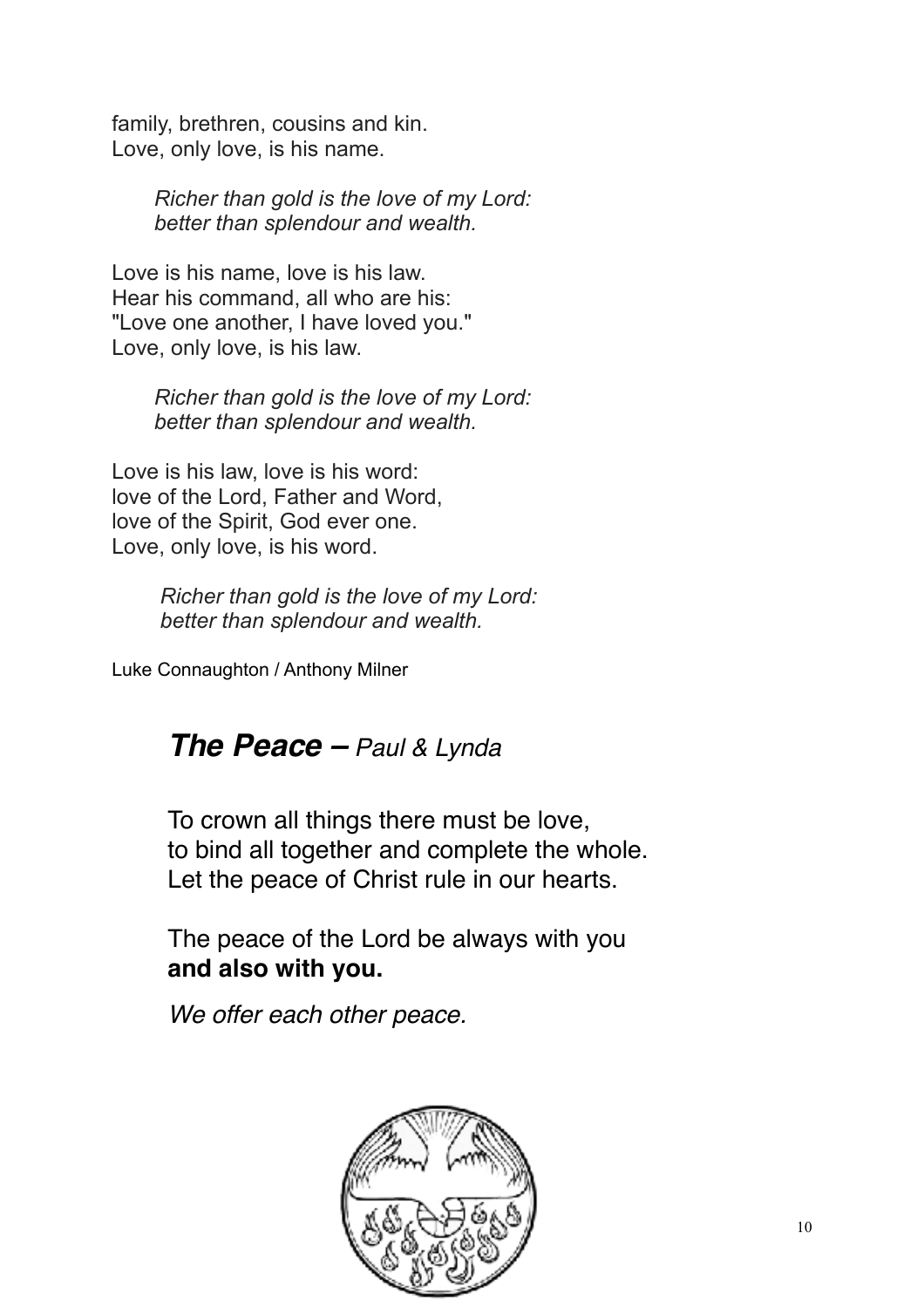#### *Final Prayer - Linda*

Holy God, we see your glory in the face of Jesus Christ: may we who bear his name reflect his life in word and deed, that all the world may know his power to change and save through his redeeming love. This we ask through Jesus Christ our Lord. through Jesus Christ our Lord. **Amen.**

#### *Blessing - Michelle*

May the Lord open your eyes to his presence always with you, and surround you with his love. May he keep you safe under his wings and lift your heart with hope. May his radiance shine upon you and transform your life to glory. And the blessing of God almighty, the Father, the Son, and the Holy Spirit, come down upon you and remain with you and all those you love, now and always. **Amen.**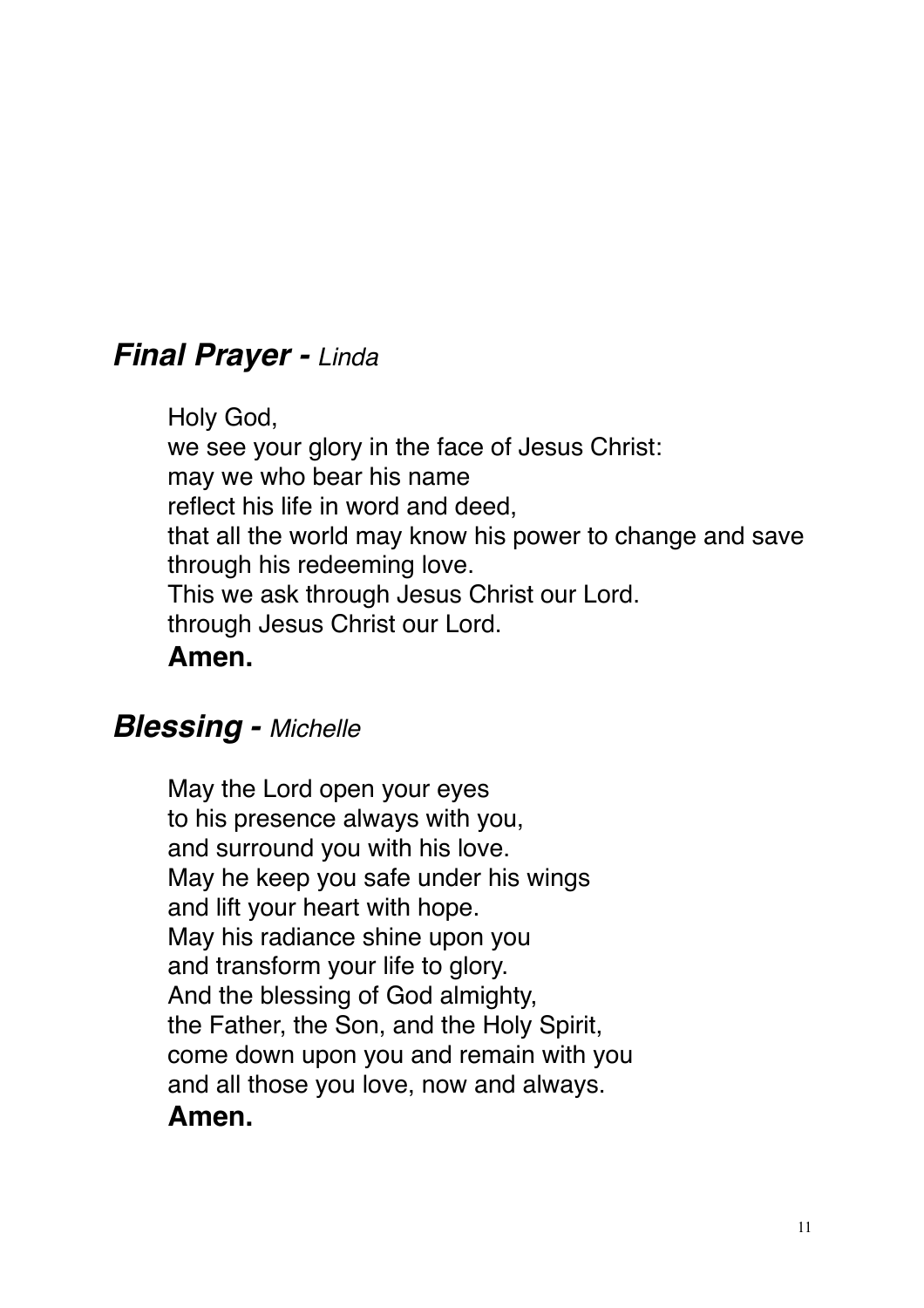

## *The Dismissal - Brenda*

Go in peace to love and serve the Lord. **In the name of Christ, Amen.**

## *Hymn : The king of love my shepherd is*

The King of love my Shepherd is, Whose goodness faileth never; I nothing lack if I am his And he is mine for ever.

Where streams of living water flow My ransomed soul he leadeth, And where the verdant pastures grow